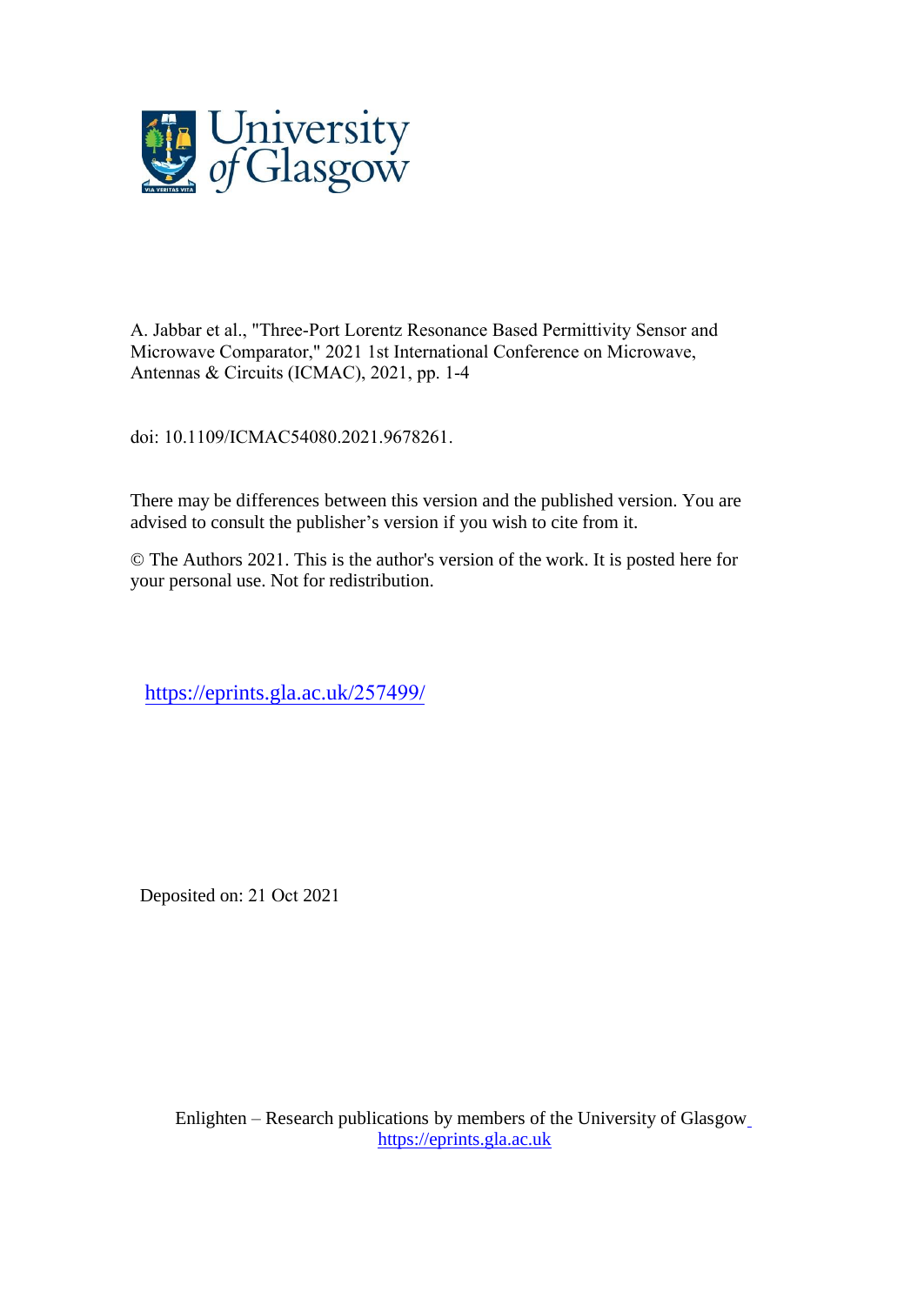# Three-Port Lorentz Resonance Based Permittivity Sensor and Microwave Comparator

Abdul Jabbar<sup>1</sup>, Rashad Ramzan<sup>2</sup>, Omar Siddiqui<sup>3</sup>, Muhammad Amin<sup>3</sup>, Muhammad Ali Imran<sup>1</sup>, Qammer H. Abbasi<sup>1</sup> and Masood Ur Rehman<sup>1</sup>

> James Watt School of Engineering, University of Glasgow, UK<sup>1</sup> National University of Computer and Emerging Sciences, Islamabad, Pakistan<sup>2</sup>

College of Engineering, Taibah University Medina, Saudi Arabia<sup>3</sup>

*Abstract***—This paper presents for the first time a compact three-port Lorentz resonance-based microstrip sensor for permittivity and moisture sensing, as well as refractive index comparison. The proposed sensor is verified by simulations and experiments. The resonant frequency of the designed sensor is 2.24 GHz. The proposed sensor has a quality factor of 102, sensitivity of 45.4 mm/refractive index unit, and figure-of-merit of 34.6. The sensitivity of the proposed sensor is quite superior to other resonance based sensors and a fair comparison is presented in this work. The proposed sensor can be used to find the permittivity of dielectric materials, the moisture content of plants, as well as can be used as a refractive index comparator.** 

## *Keywords—Lorentz resonance, microstrip sensor, permittivity*

# I. INTRODUCTION

Sensor designing has always been of great interest for researchers since it is always crucial to detect real-time environmental phenomena [1]. Some of the prime features to be considered in a sensor design include high sensitivity, compact size, comfortability, and robustness in a harsh environment. There are several types of sensors which have their own importance in different application scenarios such as measurements of liquid solutions [2], [3], detection of volatile organic compounds [4], [5], gas sensing [6], material characterization, biology and nanotechnology [7], thickness and permittivity detection [8]-[12], temperature and strain sensing [13]-[15], as well as glucose and moisture sensing [16]-[21], to name but a few. Primarily, the perturbations in the nearby environment of a sensor impart an effect on the amplitude, phase and frequency response of the designed sensor, through which the material characterization can be done effectively.

In the area of microwave sensing, material characterization techniques can be divided into two main categories, i.e., resonant and non-resonant. The resonant methods are inherently narrowband and the material characterization can be carried out through the amplitude spectrum by analyzing the resonant frequency and quality factor of the sensor when loaded with the sample under test (SUT). These resonant methods are usually quite accurate and computationally less exhaustive [22]-[24]. On the other hand, non-resonant methods provide a general view of the material properties over a broad spectrum and require accurate calibration of the measurement setup over a wide spectrum [25]-[27].

 The planar microwave sensors usually rely on resonance sensing, amongst which Lorentz resonance [28]-[33] is quite famous. In these sensors, a two-port or a single port microstrip structure is usually used with an open circuit stub or a wide patch that resonates at a particular frequency. The stub or patch is used to locate the SUT through which the reflection or transmittance resonance response of the sensor is changed, and sensing is performed.

 This work is inspired by some recently reported works which employed Lorentz resonance to detect and characterize dielectric materials [28]-[33]. However, none of those designs provides the notion of constant reference keeping. Moreover, only one dielectric sample can be detected and characterized by those designs. However, in this paper, a compact three-port Lorentz resonance-based microstrip sensor is designed for the first time for permittivity detection and characterization. The high sensitivity and figure of merit (FOM) of the proposed sensor verify its utility for permittivity and moisture sensing. As the sensor consists of three ports, thus it has two inherent benefits. One is that the reference frequency is constantly maintained if one of the two output ports is unloaded. While the second benefit lies in the fact that two different dielectric samples can be characterized simultaneously if both output ports are loaded with different samples. Thus, in addition to permittivity detection, the proposed sensor design can be used as a microwave comparator (or refractive index comparator). For the sake of proof of concept, here only one of the two output ports is used to measure the SUT, while the other port is kept unloaded to maintain the reference value. A prototype is also developed and tested to verify the practicality of the proposed sensor.

### II. DESIGN OF THE PROPOSED SENSOR

The prototype of the proposed sensor is shown in Fig. 1. It consists of three ports which are matched to 50  $\Omega$ . Port-1 is considered as the input port, while port-2 and port-3 are supposed to be the output ports. The design is symmetric and consists of an open circuit stub between the input port (port-1) and each output port (port-2 and 3).



Fig.1. The design and prototype of the proposed three-port sensor.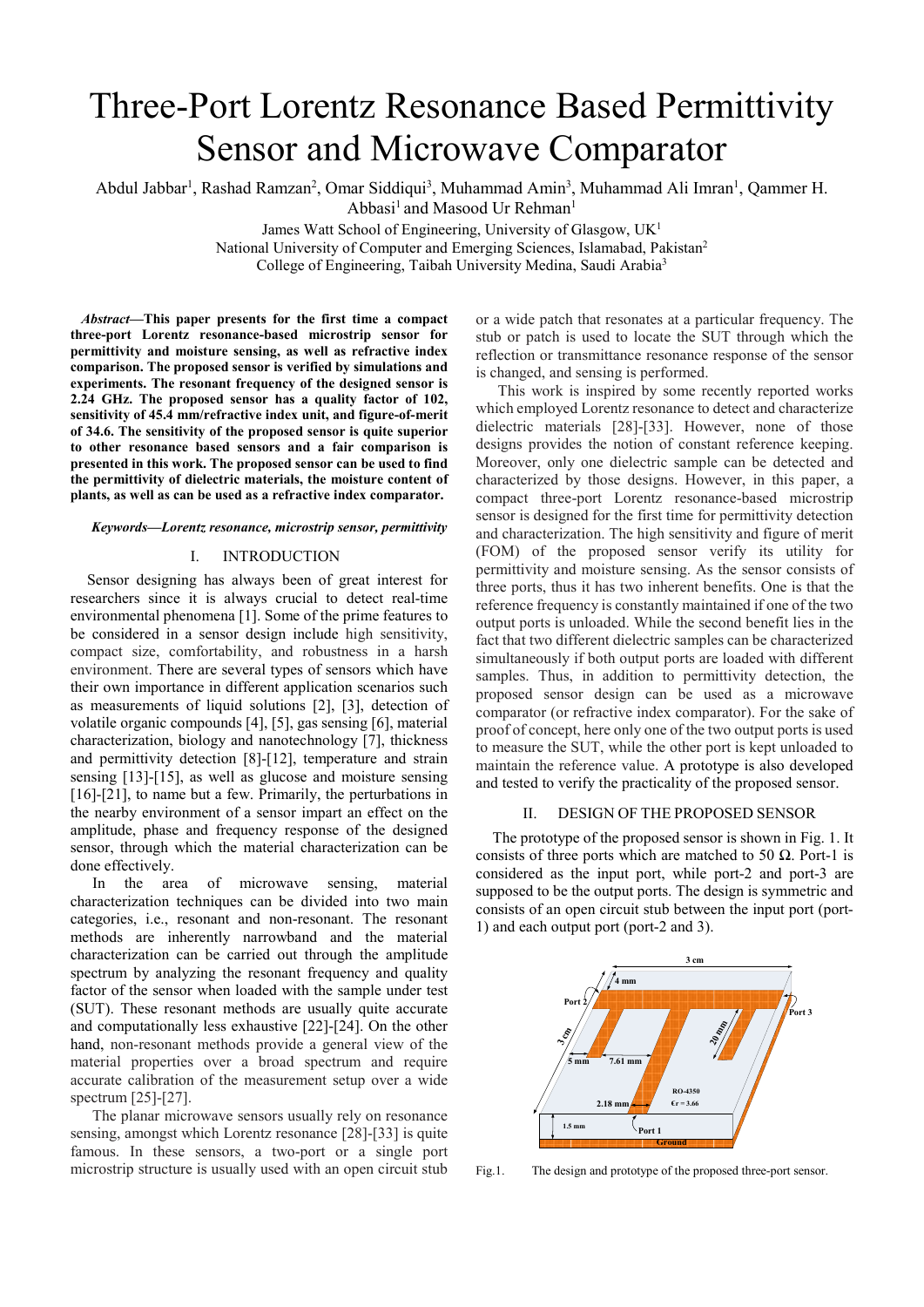The prototype has been designed on Rogers 4350B substrate with a dielectric constant of 3.66, thickness of 1.524 mm, and a dissipation factor of 0.0031. The optimized dimensions of the design are provided in Fig. 1, and the overall size of the sensor is chosen to be 3 cm  $\times$  3 cm so that it is easily capable to accommodate solid dielectric samples on it. However, the design is easily scalable to a wide range of frequencies.

Each open circuit stub towards the output port is responsible for resonance as its electrical length becomes equal to quarter-wavelength. Both stubs are kept equal in length, thus the transmittance parameters (S21 and S31) overlap at the same resonance frequency (when the sensor is unloaded). The inherent resonance frequency of the proposed design is set at 2.24 GHz, and depends on the length of open stubs as well as the effective permittivity of the microstrip line given by (1):

$$
f_r = \frac{c}{4L\sqrt{\varepsilon_e}}\tag{1}
$$

where  $f_r$  is the resonance frequency, L is the length of open circuit stub and  $\varepsilon_e$  is the effective permittivity of the microstrip line.

## III. SIMULATION RESULTS AND DISCUSSION

The proposed sensor was simulated in loaded (with SUT) and unloaded (without SUT) conditions. Since the design consists of three ports, thus two transmittance responses are available, i,e., S21 and S31. The sensor possesses two signatures for sensing and detection, one is the amplitude response, while the other is phase response. The amplitude and phase responses of the unloaded sensor are shown in Fig. 2a and b. However, in this work, only amplitude-based sensing is elucidated.

The amplitude response of a Lorentz resonator contains a distinctive feature i.e., the resonance dip (Fig. 2a) from which the spectral information and thus the material properties can be extracted. At 2.24 GHz, both open circuit stubs having equal length of 20 mm become quarter-wavelength long and resonate. Since an open circuit stub behaves as a short circuit with the least impedance at resonance, thus all the incoming energy from port-1 resonates in the stubs instead of moving towards the output ports. Consequently, a transmission null is obtained in the amplitude response at the resonance frequency. The resonance phenomenon is also depicted in the form of field distribution in Fig. 3, which further explicates that at the resonance frequency of 2.24 GHz, the stubs are in excited state.

In order to detect the permittivity or moisture content of a dielectric SUT, the stub towards port-3 is used for sample placement. If a dielectric sample is placed on the open stub, it perturbs the nearby fields of the loaded stub, thereby increasing the effective dielectric constant experienced by the open-stub, resulting in the redshift of the resonance profile. To preserve the reference value, the stub towards port-2 is left unloaded. This is because the resonance response of S21 and S31 is independent of each other, and the unloaded resonance (say S21) will not change its reference value even when the other pair is loaded (say S31). When an SUT is put on the stub towards port-3, the resonance curve (S31) experiences a redshift from the reference position and can easily be sensed.



Fig. 2. The response of three port Lorentz sensor. (a) amplitude response showing transmission null for S21 and S31 at 2.24 GHz, and redshift for FR4 sample. (b) anomalous phase response with and without SUT.

In this work, the stub towards port-3 was loaded with a sample of FR4 with relative permittivity of 4.34 and thickness of 1.5 mm (while the stub towards port-2 was left unloaded to maintain the reference level). The resonance frequency of S21 (reference frequency 2.24 GHz) was unchanged, while the transmission dip of S31 moved to a lower frequency of 2.13 GHz as shown in Fig. 2a. This redshift of 110 MHz for FR4 sample is due to the increase in the effective permittivity of the loaded stub. The quality factor of the proposed sensor is 102. The sensitivity  $(m)$  of the sensor when loaded with FR4 was found to be 45.4 mm/RIU (Refractive Index Unit) using (2), which is much higher than many of the previously reported sensors as shown in Table I.



Fig. 3. The distribution of magnetic field strength shows that maximum energy flows through the open circuit stubs at the resonance frequency of 2.24 GHz.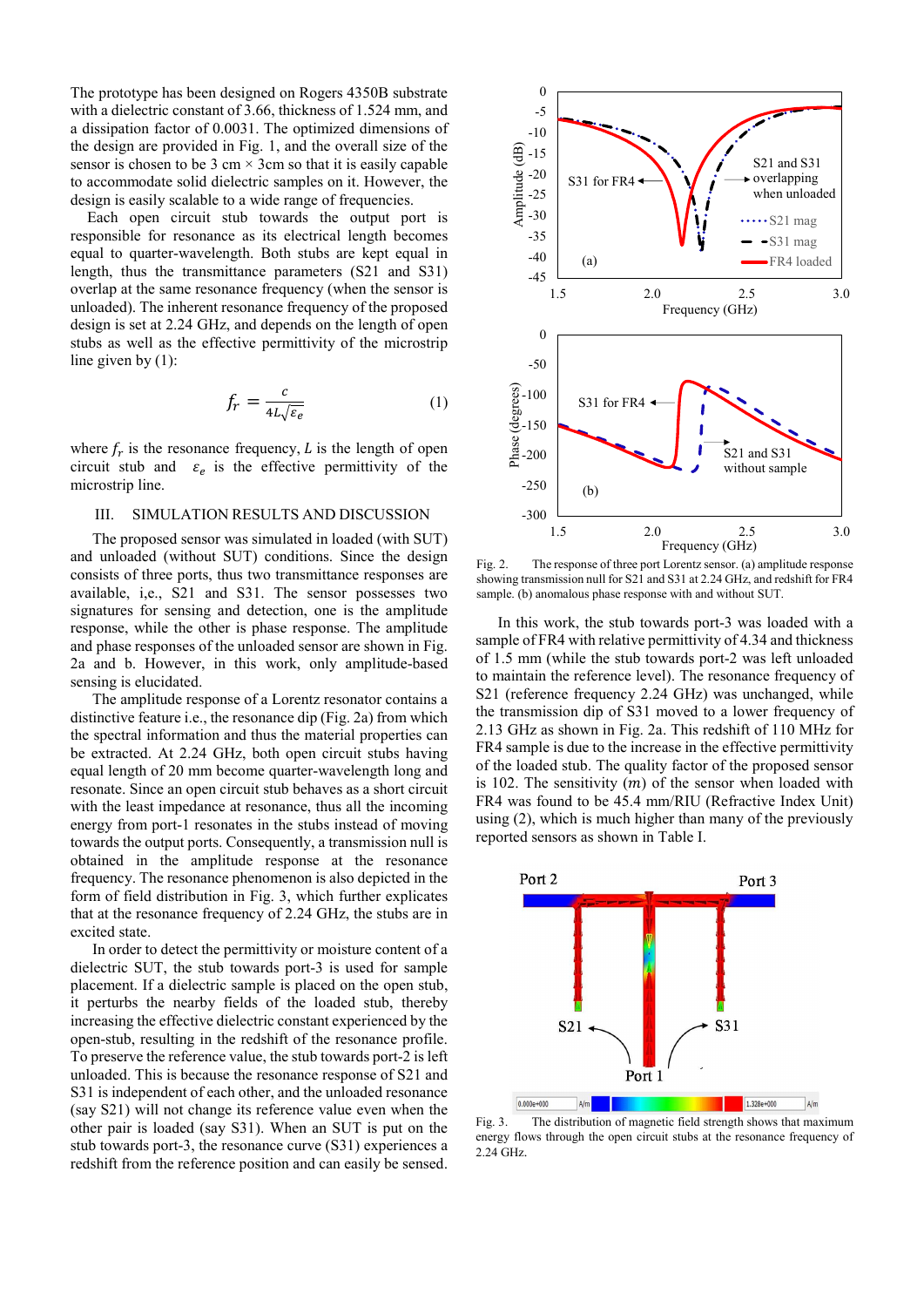TABLE I. Performance comparison of the proposed sensor with other related works.

| Ref.      | <b>Sensitivity</b><br>(mm/RIU) | <b>FOM</b> | <b>Resonant frequency</b><br>(GHz) |
|-----------|--------------------------------|------------|------------------------------------|
| [9]       | 14.20                          | 6.17       | 3.6                                |
| [10]      | 13.71                          | 59.60      | 5.23                               |
| [11]      | 10.3                           | 34.33      | 9.99                               |
| [12]      | 9.47                           | 13.5       | 9.10                               |
| This work | 45.4                           | 34.6       | 2.24                               |

$$
m = \frac{\lambda_1 - \lambda_2}{n_2 - n_1} \tag{2}
$$

Here  $n_1$  and  $n_2$  are the refractive indices corresponding to the relative permittivities of unloaded and loaded sensors respectively ( $n = \sqrt{\varepsilon_r \mu_r}$ , and  $\mu_r = 1$ ).  $\lambda_1$  is the wavelength corresponding to the resonance frequency of the unloaded sensor, while  $\lambda_2$  corresponds to that of the loaded sensor. The FOM of the proposed sensor is 34.6 and is found using the relation  $FOM = \frac{m (mm/_{RIU})}{FWHM}$ , where  $FWHM$  is full width at half  $FWHM$ maximum of the amplitude response (S31). The sensitivity  $(m)$  is the linear slope of the resonance wavelength shift over the refractive index variation, whereas FOM takes further consideration of the resonant lineshape. The performance of the proposed sensor is quite good which is compared with some of the previously reported microstrip based sensors and is shown in Table I.

## IV. FABRICATION AND MEASUREMENTS

The proposed sensor was fabricated on Rogers 4350B substrate as shown in Fig. 4 inset. The transmission characteristics were measured using a handheld Rohde & Schwarz ZVH8 vector network analyzer (VNA) having only real-time data analyzing capability. Since this VNA has no data saving feature, thus the measured response of the sensor was captured in the form of a real-time image and shown in Fig. 4. First, the sensor was measured unloaded and S31 was found to be at the resonance frequency of 2.28 GHz, while port-2 was terminated with 50 Ω load. A similar measurement was performed for S21 while keeping port-3 terminated. Both S21 and S31 were overlapping due to the equal length of stubs. After that, a small sample of FR4 (relative permittivity of 4.34) was cut with dimensions of 18 mm  $\times$  2 mm and thickness of 1.5 mm, was placed on the stub, and S31 was measured. The S31 response was shifted to a new resonance frequency of 2.055 GHz, showing a redshift of 255 MHz. The simulated and measured results show a relative difference within 3% and are in good agreement. The small deviation of the measured results is possibly due to fabrication imperfections and permittivity tolerances. From the shifted resonance frequency, the effective permittivity  $\varepsilon_e$  and subsequently, the real part of relative permittivity of the SUT can be found analytically using well-known relations (3) and (4) [34]:

$$
\varepsilon_e = \frac{c^2}{16L^2 f_r^2} \tag{3}
$$

$$
\varepsilon_r = \frac{2\varepsilon_e \sqrt{1 + 12\frac{H}{W}} - \sqrt{1 + 12\frac{H}{W}} + 1}{1 + \sqrt{1 + 12\frac{H}{W}}}
$$
(4)

Here  $H$  is the thickness of the substrate and  $W$  is the width of microstrip line. According to (3), the effective relative permittivity has a strong relationship with resonant frequency. As the frequency undergoes redshift in the presence of SUT, the effective permittivity increases and vice versa.

The measured values of relative permittivity for Rogers 4350 (unloaded) and loaded FR4 sample are found within 4% of their known values and are shown in Table II. For the sake of simplicity and concision, only FR4 sample was measured in this work with only one stub loaded with SUT, while keeping the other stub unloaded. In future work, more samples could be tested to generate multiple frequency shifts and a sensitivity curve.

Another striking utility of the same three-port sensor design is as a refractive index comparator, where both stubs can be loaded with different dielectric samples simultaneously. In that case, a three-port VNA is a preferred choice for measurements. The shift in the resonance frequency of S21 and S31 responses can then be used to estimate the corresponding relative permittivity analytically using (3) and (4). In this way, any two dielectric materials can be characterized and compared at the same time. Besides, for loss tangent characterization, the information about the slope of the phase response can be used. However, due to concision, it is not included in this work. Real-time refractive index comparison is anticipated to be performed as the extension of this work in more detail in near future, which will create insight for multiple dielectric sensing simultaneously with a single sensor design. Moreover, the proposed sensor design can also be extended to applications to detect changes in more materials properties such as loss and thickness.

TABLE II. Comparison of the nominal (known) and measured values of relative permittivities.

| <b>Material</b> | $f_r$ measured<br><b>S31 (GHz)</b> | $\pmb{\varepsilon}_r$<br>(nominal) | $\varepsilon_r$<br>(measured) | <b>Relative</b><br>difference<br>(%) |
|-----------------|------------------------------------|------------------------------------|-------------------------------|--------------------------------------|
| Rogers<br>4350B | 2.28                               | 3.66                               | 3.59                          | 1.91                                 |
| FR4             | 2.05                               | 4.34                               | 4.5                           | 3.55                                 |



Fig. 4. Measurement setup along with the fabricated sample of the sensor. The unloaded sensor shows S31 dip at 2.28 GHz. While loading with FR4 sample, the resonance frequency dip shifts to 2.05 GHz.